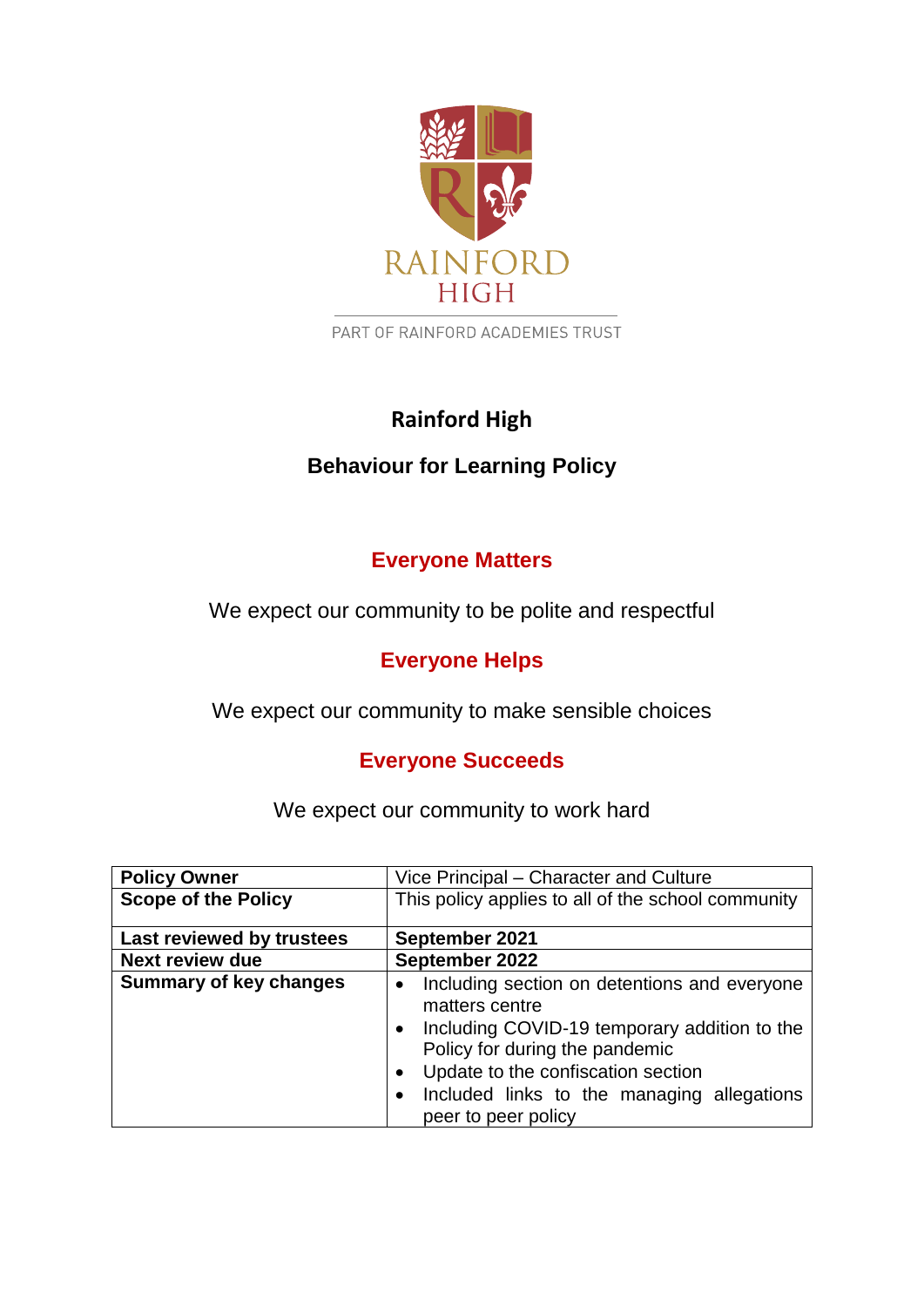# **Purpose of Policy**

This policy aims to:

- Make expectations clear and to continue to improve standards of behaviour to enable everyone to learn
- Defines our school ethos and expectations
- Provide examples of unacceptable behaviours
- Give details on consequences and praise/rewards
- Explain the rights and responsibilities of stake holders
- Provides details on actions that be taken by school to tackle unacceptable behaviour
- Explain how students are supported

# **Key Requirements/ Legal Duties**

This policy responds to the requirements of the DFE Behaviour and Discipline in Schools Advice to Headteachers and School Staff 2016, the Education Act 2011, the Education and Inspections Act 2006 and Independent Schools Standards Regulations 2010. This includes the requirement that all schools, academies and free schools must have a behaviour policy, which must be available to all parents and prospective parents.

The School acknowledges its legal duties under the Equality Act 2010 and in respect of students with SEN.

The policy is based on advice from the Department for Education (DfE) on:

- 1) Searing, screening and confiscation at school
- 2) The Equality Act 2010
- 3) Use of reasonable force in schools
- 4) Supporting pupils with medical conditions at school

In addition, the policy is based on:

- Section 175 of the [Education Act 2002,](http://www.legislation.gov.uk/ukpga/2002/32/section/175) which outlines a school's duty to safeguard and promote the welfare of its pupils
- Sections 88-94 of the [Education and Inspections Act 2006,](http://www.legislation.gov.uk/ukpga/2006/40/section/88) which require schools to regulate pupils' behaviour and publish a behaviour policy and written statement of behaviour principles, and give schools the authority to confiscate pupils' property

# **Introduction**

Rainford High endeavours to provide a safe learning environment in which students can feel and be safe, enjoy and achieve. The School recognises the inter-relationship between providing high quality teaching and learning opportunities and a stimulating learning environment on promoting positive learning behaviours and good order. The school's behaviour management strategy emphasises positive strategies and a range of interventions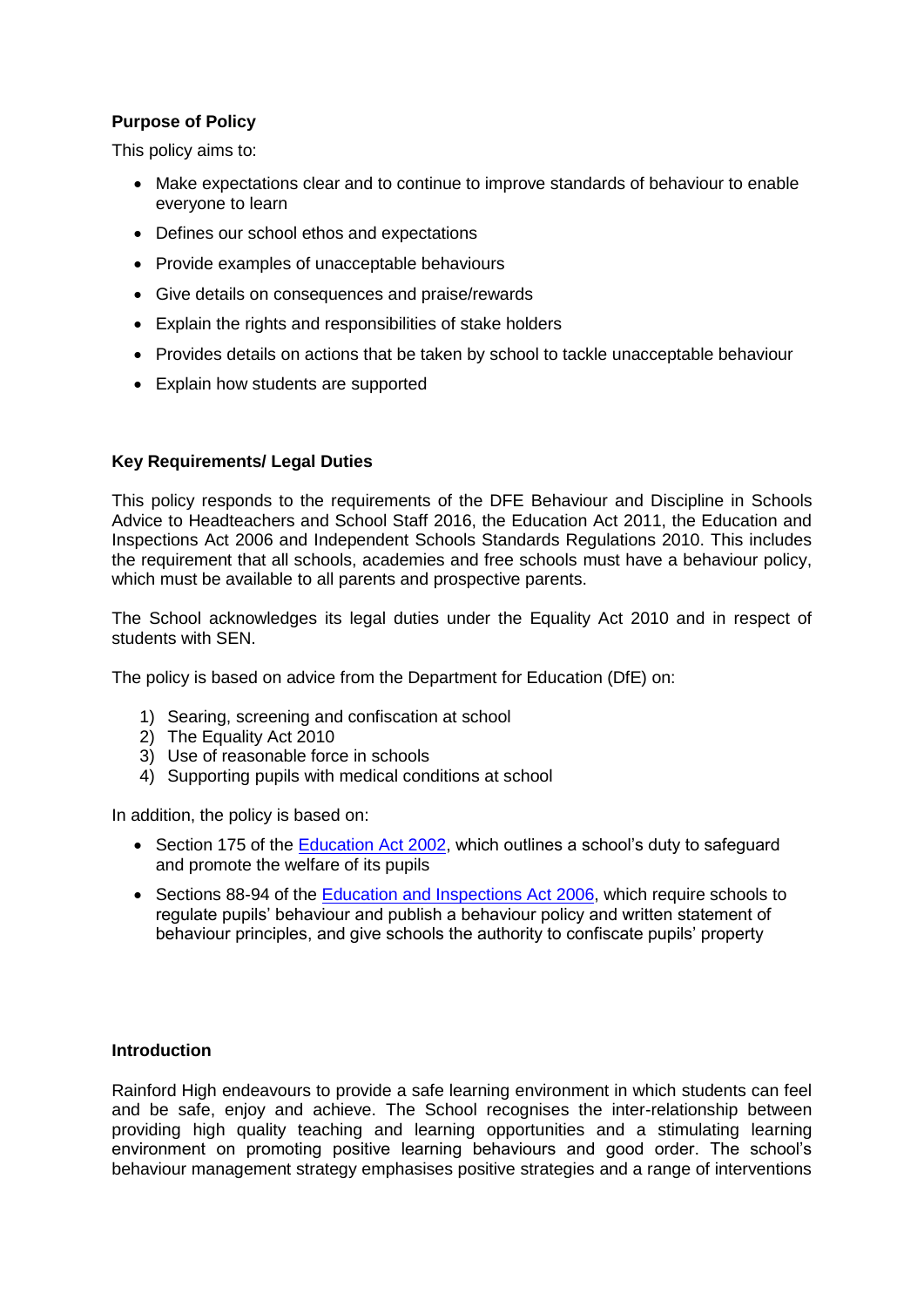in order that the school environment is one of cooperation, respect and shared responsibility. Behaviour is never somebody else's responsibility, it is everyone's responsibility.

To achieve these outcomes, teachers and other School staff will be supported so that they are skilled at managing and improving student's behaviour. The Principal and Senior leadership team will help to create a culture of respect by reinforcing and making explicit the desired standards of behaviour and by supporting their staff's authority to discipline anti-social and disruptive behaviours, and the students who exhibit such behaviours, and ensuring that this happens consistently across the School.

### **Principles of our Behaviour Policy**

At Rainford High we strive to provide a broad, challenging and inclusive education for life, in a secure and happy environment where all members of the community feel valued and respected and where effective teaching and learning is able to take place. To achieve the above, good behaviour in all aspects of School life is necessary.

We aim for:

- Every pupil understands they have the right to feel safe, valued and respected, and learn free from the disruption of others
- All pupils, staff and visitors are free from any form of discrimination
- Staff and volunteers set an excellent example to pupils at all times
- Rewards, sanctions and reasonable force are used consistently by staff, in line with the behaviour policy and safe touch policy
- The behaviour policy is understood by pupils, staff, parents and trustees
- Students are educated in our school ethos
- Exclusions to used rarely and only as a last resort
- Pupils to be supported to take responsibility for their actions
- Positive relationships to be fostered with families through working collaboratively to manage behaviour incidents
- Develop relationships between staff and pupils based on being **polite and respectful**
- a safe and positive learning environment for all where **everyone succeeds**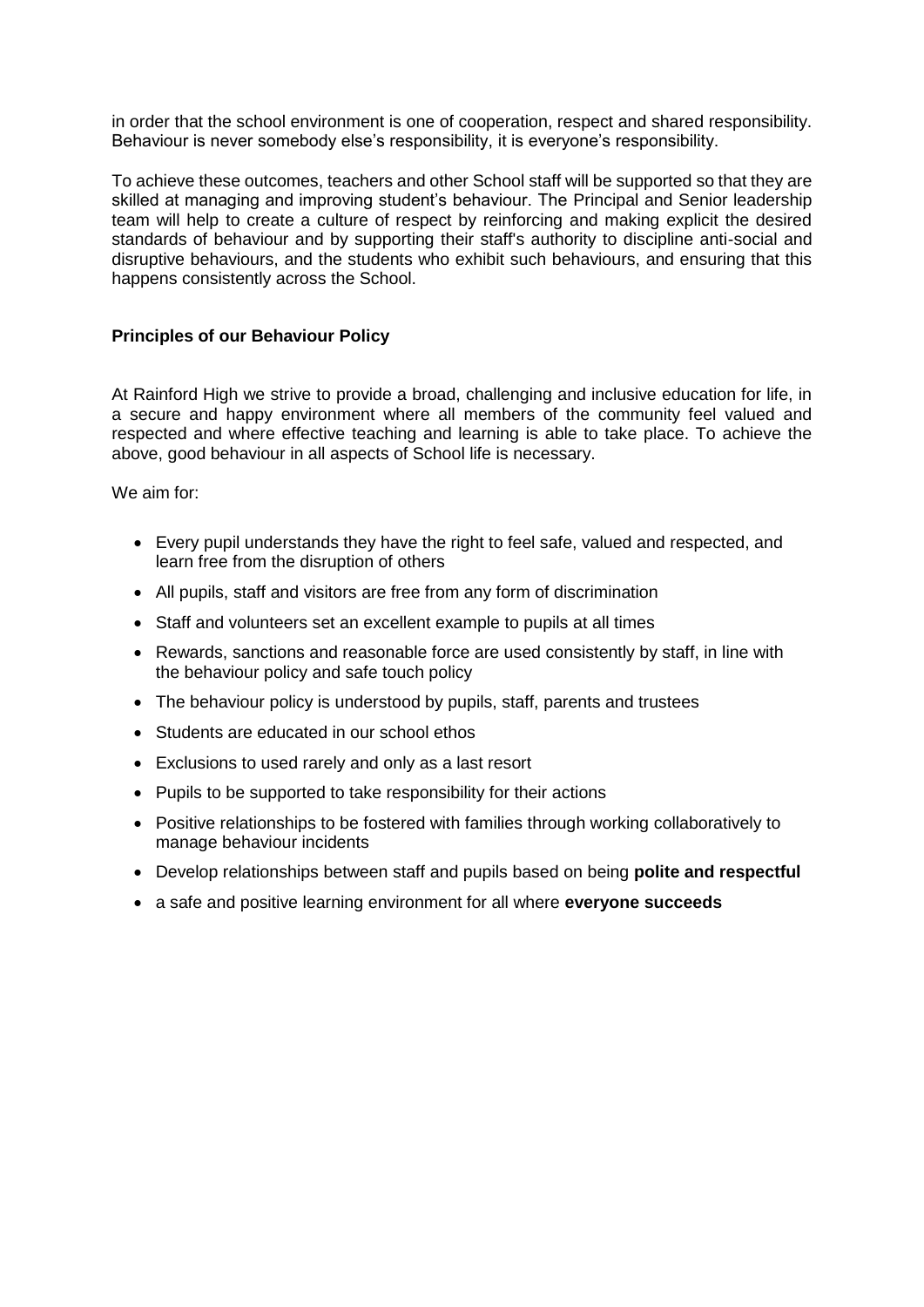# **School Ethos**

Rainford High has the school ethos:

**Everyone Matters Everyone Helps Everyone Succeeds**

#### **School Expectations**

Within our school ethos, we have three key school rules that sit above all rules in the school.

They are linked directly to the school ethos strands.

# **Everyone Matters**

We expect our community to be polite and respectful

# **Everyone Helps**

We expect our community to make sensible choices

# **Everyone Succeeds**

We expect our community to work hard

When staff challenge students they are expected to refer back to the school ethos and expectations.

#### **Types of Behaviour Examples of misbehaviour are:**

- 1) Disruption in lessons, in corridors between lessons, and at break, lunch, before or after school
- 2) Non-competition of classwork or homework
- 3) Poor attitude
- 4) Incorrect uniform or standards
- 5) Lesson lateness

#### **Examples of serious misbehaviour** are:

- 1) Persistent disruption
- 2) Lesson truancy
- 3) Repeat breaches of school rules
- 4) Any form of bullying
- 5) Sexual assault or harassment, which is any unwanted sexual behaviour, pain, fear or intimidation
- 6) Sending inappropriate images to other students
- 7) Vandalism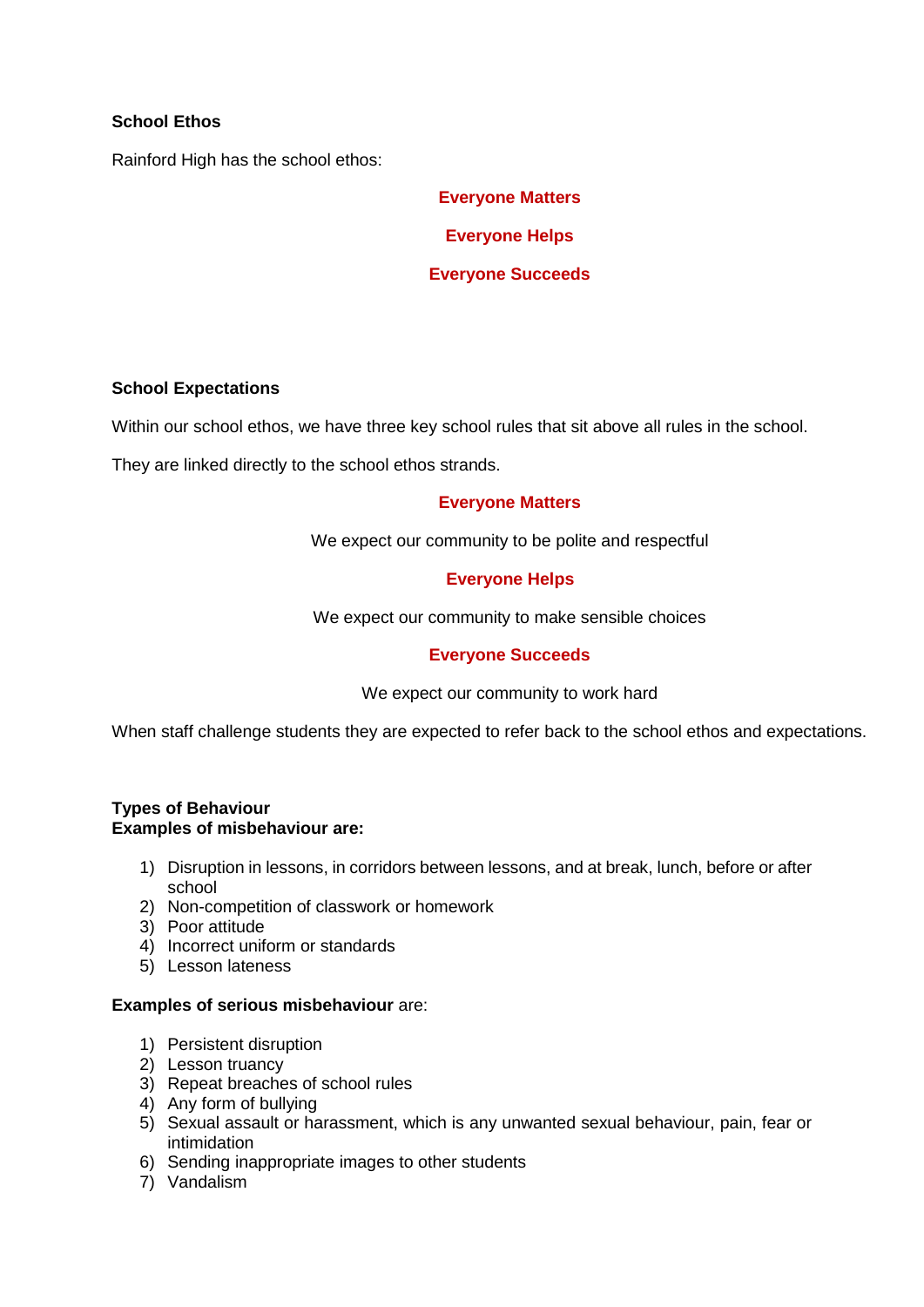- 8) Theft
- 9) Fighting
- 10) Provoking a fight
- 11) Smoking
- 12) Racist, sexist, homophobic or discriminatory behaviour
- 13) Possession of any prohibited items, such as:
	- o Knives or other weapons
	- o Alcohol
	- o Illegal drugs
	- o Stolen items
	- o Tobacco and cigarette papers
	- o Fireworks
	- o Pornographic images
	- o Any article a staff member reasonably suspects has been, or is likely to be, used to commit an offence, or to cause personal injury to, or damage to the property of, any person (including the pupil)

The trustees' board also emphasises that violence or threatening behaviour will not be tolerated in any circumstances.

This list is not exhaustive. It is to be used as a list of examples.

# **To achieve our aims staff at Rainford High will:**

- Place the emphasis on learning and teaching
- Recognise, praise and reward appropriate behaviour
- Ensure early intervention
- Ensure students follow the School expectations during lessons, on corridors and in free time.
- Take responsibility for behaviour initially seeking support/advice when required
- Ensure sanctions are in proportion to the nature of the incident and the circumstances/ needs of the student
- Work in partnership with parents and carers
- Provide a safe, welcoming environment
- Provide training and support to staff
- Educate students on the school ethos and expectations
- Work with external agencies to support students, where appropriate

# **Positive reinforcement and rewards.**

The School recognises the power of making explicit the desired standards of behaviour for learning and of positively reinforcing high standards of learning and co-operative behaviours. This has both the impact of teaching and reinforcing expected behaviours and has a motivational role in helping students to realise that good behaviour is valued. Recognising and rewarding positive attitudes and learning behaviours are central to the promotion of good behaviour and good order.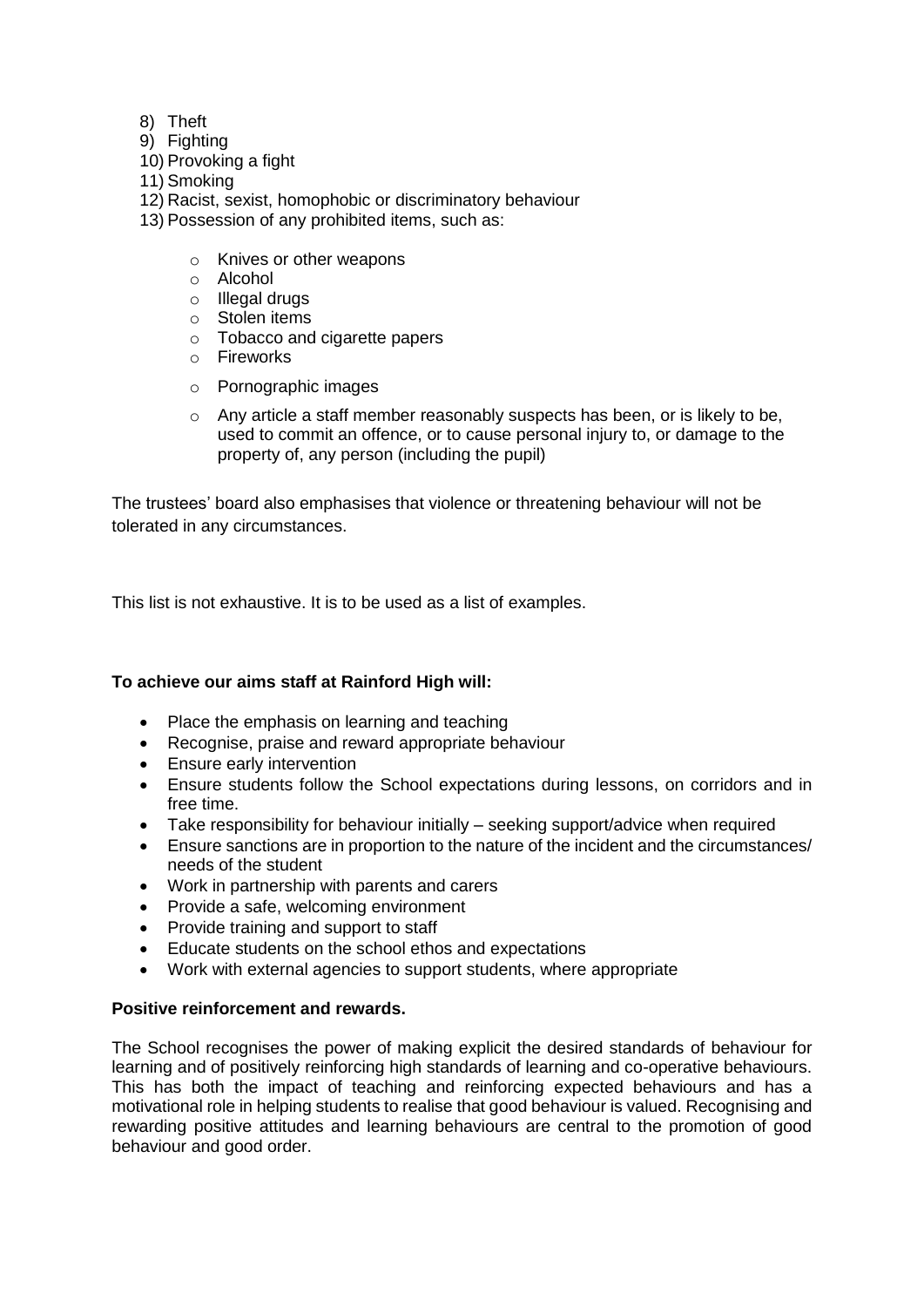This policy supports the development of the school ethos of Everyone Matters, Everyone Helps and Everyone Succeeds.

The following should underpin all of our interactions with students and each other:

- Respect each other.
- Listen to each other.
- Treat everyone as an individual.
- De-escalate incidents and seek to reconcile.

Our success is tested not by the absence of challenges but in the way we address them. The School uses a range of rewards and positive reinforcement strategies. Examples of these include:

- Praise
- Written comment on work/in book/in planner
- Stickers
- League of Effort points
- Certificates
- Weekly award
- Mention in Assemblies
- Motivational rewards/prizes
- Special awards at Achievement Assemblies
- Rewards Trip
- Phone calls / letters / e-postcards home
- E-postcards

# **Rewards and Prom Trip Criteria (this is general criteria and addition criteria can be added each year):**

- No more than 30 audits in a year
- League of Effort score of less than 2
- Not persistently absent
- No exclusions

Note: If any of the trip criteria is broken, then students who are ineligible will be reviewed at the trip review panel for a final decision. This would be used to review if a student has demonstrated significant improvement to warrant the removal from the trip to be overturned.

By these means the School seeks to motivate students, create a positive learning environment, raise student self-esteem, and provide systems which can be used by all staff to contribute to raised levels of achievement

# **Uniform, behaviour around the building and out of lessons**

Students are expected to behave in a manner that respects themselves and others. This applies to use of language, to the way in which they act and behave and to the manner in which they respond, all of which should demonstrate courtesy and consideration. This includes towards fellow students and staff.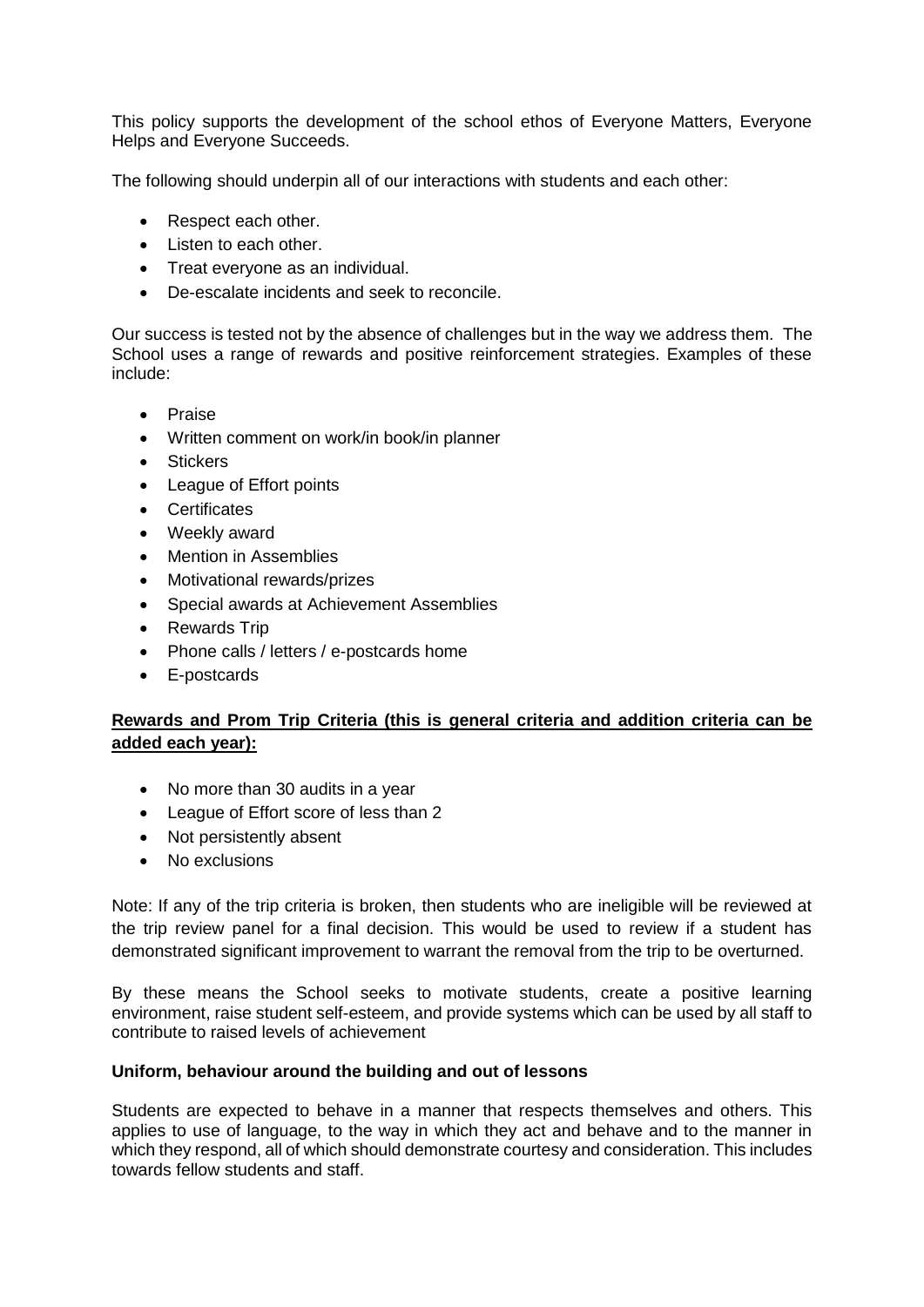Positive behaviours include setting high standards by wearing correct uniform and moving in a manner that is orderly and respects the health and safety of others. Expectations on uniform and orderly conduct are reinforced in assemblies and by focused drives. The School reserves the right to correct inappropriate or incorrect items of uniform by making contact with parents or by sending older secondary students home with notice to change.

# **Behaviour in lessons**

All students are expected to display behaviours that show a respect for their own learning and the learning of others. This includes arriving for lessons on time and equipped for learning. In class, they are required to demonstrate positive learning attitudes and to allow others to learn free from disruption. In line with the School's belief in positive reinforcement, students who display positive learning behaviours should receive praise and recognition. Adverse behaviours, and students displaying adverse behaviours will be corrected in line with the School's range of disciplinary sanctions. Additional to the types of behaviours which place a student at risk of exclusion, poor learning behaviours include a lack of effort, a lack of work, failing to complete homework, off task behaviours which interrupt the learning of others and demonstrating challenge or a lack of co-operation.

| <b>Lesson Behaviour for</b><br><b>Learning Score</b>                                   | Behaviour for learning issue                                  | Result                                                                                           |
|----------------------------------------------------------------------------------------|---------------------------------------------------------------|--------------------------------------------------------------------------------------------------|
| $0 =$ Excellent                                                                        | No warnings issued                                            | E-postcard for going above<br>and beyond                                                         |
| $1 = Excellent$                                                                        | No warnings issued                                            | the<br>Automatic Merit<br>in.<br>League of Effort                                                |
| $2 = Good$                                                                             | Warning issued for<br>One<br>behaviour for learning issue     | Verbal Warning issued in the<br>classroom                                                        |
| $3$ = Requires Improvement                                                             | Second Warning issued for<br>behaviour for learning issue     | Verbal Warning issued either<br>inside of outside of the<br>classroom                            |
| $4 =$ Unacceptable                                                                     | Third Warning<br>issue<br>for<br>behaviour for learning issue | Sent to another classroom to<br>complete work (known as<br>being buddied) with an ASD<br>issued. |
| Any issues after this point will result in being taken to the Everyone Matters Centre. |                                                               |                                                                                                  |

In lessons, students and staff follow the below warning system:

These scores form the league of effort value.

# **Disciplinary sanctions**

.

Dependent on student age, the nature of the offence and the severity of the behaviour, the School will use a range of strategies to correct student behaviour. The range of sanctions will include:

- Telling off/verbal reprimand and correction
- Restorative justice
- School community service
- Short length detention
- Longer length detention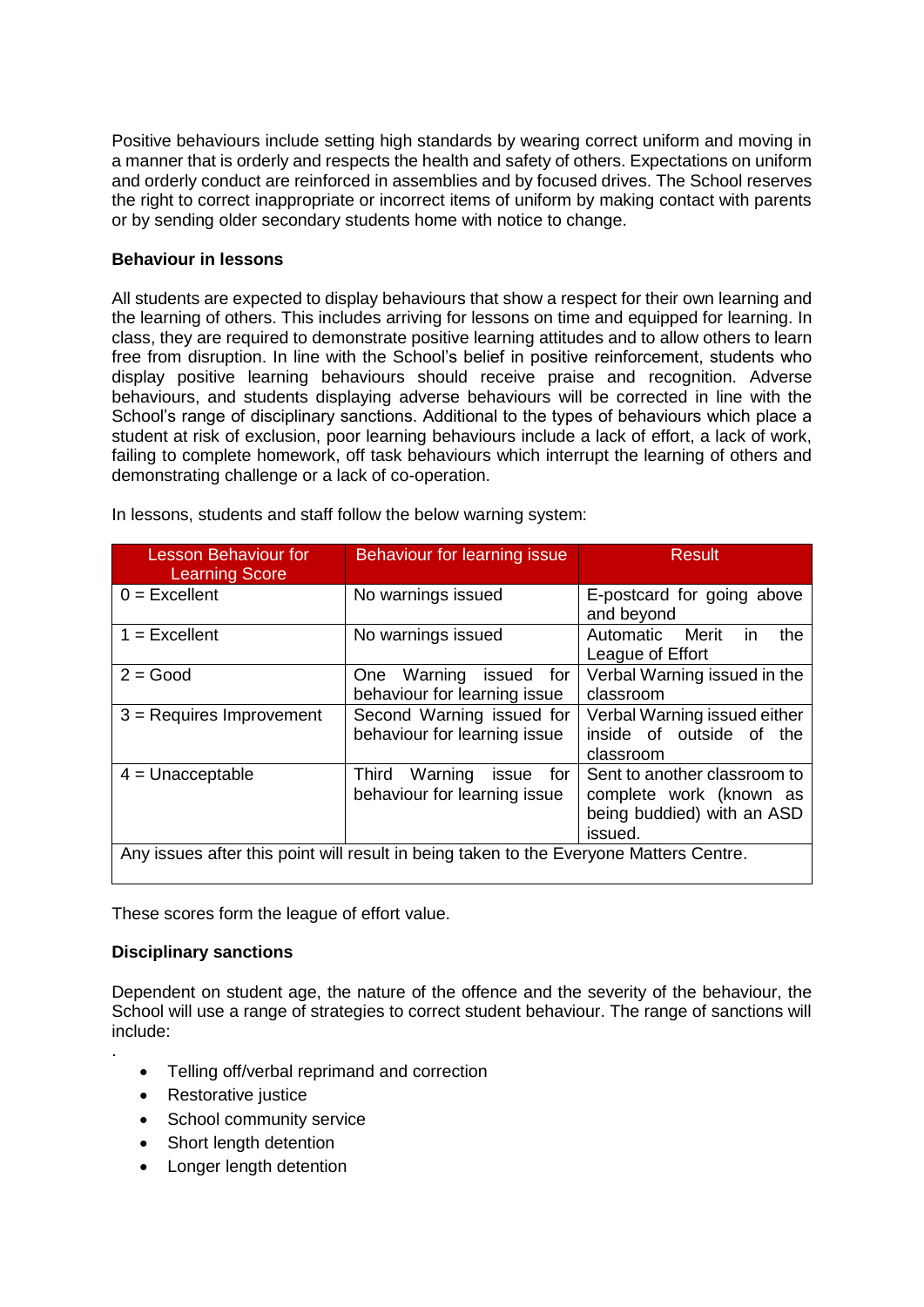- Completing the missed or poor quality work
- Loss of break times or lunch social time
- Removal from the lesson to work under supervision elsewhere
- Use of off-site intervention provision
- Being placed on report
- Setting improvement targets
- Behavioural contract
- Internal Exclusion
- In line with the School's Exclusion Policy, use of external exclusion
- Placement in the Everyone Matters Centre for Reflect-Resolve-Restore
- Trustees disciplinary panel
- Restoration assemblies, where students apologise to the school community for actions that have led to disruption to the community or have brought the school into disrepute, such as setting the fire alarm off or fighting.

This list is not exhaustive but serves as illustration of sanctions used.

# **Detentions**

- Detentions operate on a 'next day' after school detention system. If a student receives an after school detention, they will be required complete this detention or detentions the following school after from the day it/they were issued.
- Parents/Carers will receive a text message that evening informing them of the detentions.
- If a student fails to turn up for the after school detention(s) then they will be placed into the Everyone Matters Centre from 8:50am until 5pm on the day following the missed detention.

Each night we have three after school detentions running. The detentions are:

- **After School Detention A: 3:20pm – 3:50pm in E001/2/3/4**
- **After School Detention B: 3:50pm – 4:10pm in E001/2/3/4**
- **After School Detention C: 4:10pm – 4:50pm in E001/2/3/4**

If a student is issued an after-school detention then they will be expected to complete this the school day after it was issued. If a student receives one detention in a day then they will be required to attend detention A (3:20pm – 3:50pm) the day after, if they then receive a second detention in the same day then they will need to attend detentions A and B (3:20pm – 4:10pm overall) the day after and if a student receives a third detention that day then they will need to attend detentions A, B and C (3:20pm – 4:50pm overall) the day after.

If a student receives more than three detentions in a day then this is a significant behaviour concern and therefore the next day they will spend the day in the Everyone Matters Centre from 8:50am until 5pm, where they will reflect on their behaviour choices and the school ethos, complete their work and receive mentoring support from the Everyone Matters Centre manager. This will override the pending after-school detentions as it is a significant intervention. The detentions will remain on their record along with the admission to the Everyone Matters Centre.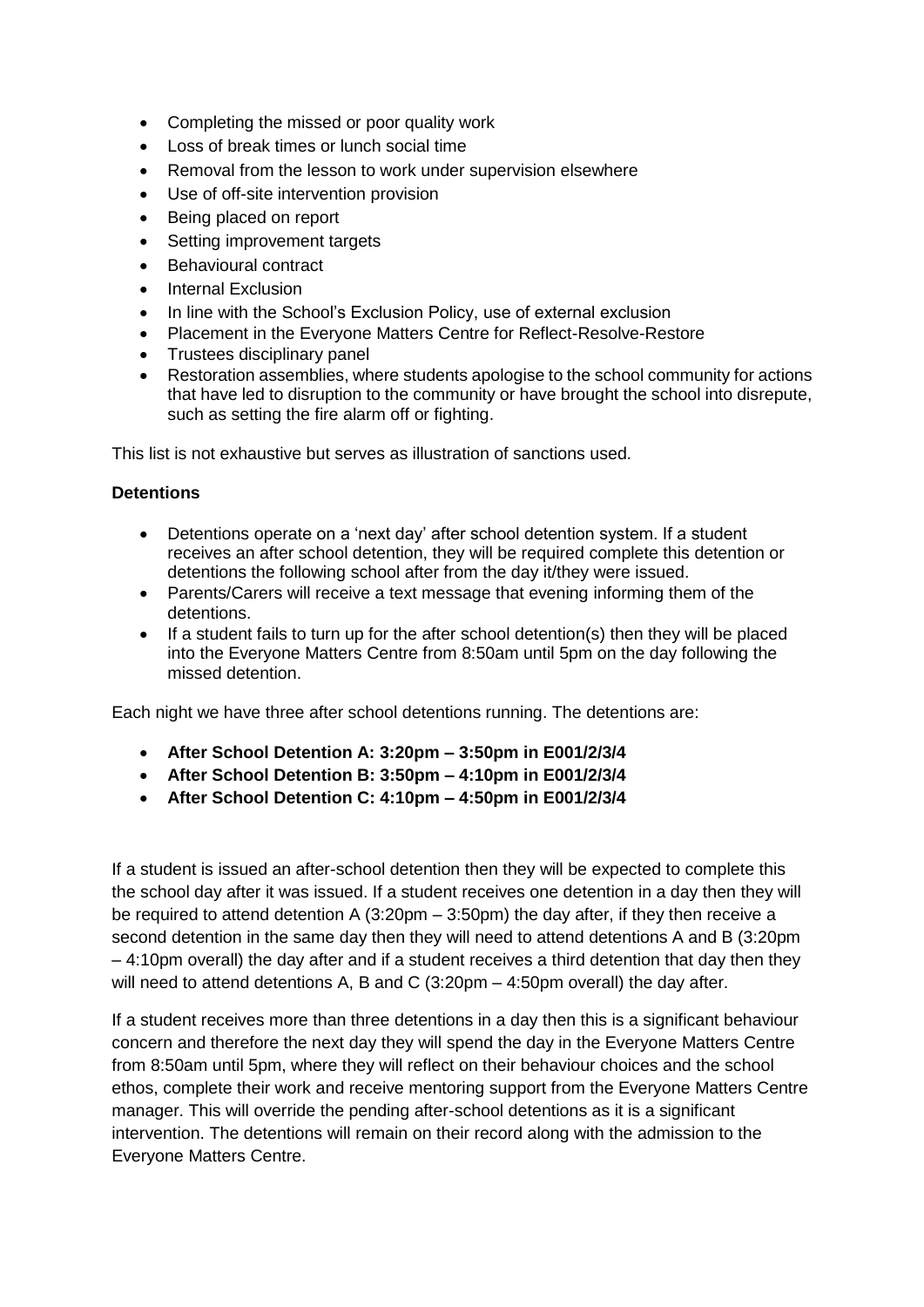Following this day, the student will then return to the school community with no detentions pending. You will be notified of all detentions issued and if your child is being placed in the Everyone Matters Centre, as explained later in the letter.

 If a student is regularly receiving after school detentions then a parental meeting will be set up to discuss a plan to support your child.

The times outside normal school hours when detention can be given include:

- Any school day where the student does not have permission to be absent;
- Non-teaching days such as training/inset days or non-contact days

Please note that the way a child travels to and from school is a parent/carer responsibility and we expect students to complete after school detentions regardless of the location of home and transport arrangements.

We usually inform parents the evening before about a detention that needs to be served the next day, but we reserve the right to keep a student after school without notice if necessary, in line with DFE guidance. We will always endeavour to contact parents before keeping a child in detention.

# **What if a student is absent on the day they are meant to complete their detentions?**

If a student receives after school detentions today but they are off tomorrow, so they cannot complete the detentions, then they will be rescheduled for the day of their return.

# **What if a student misses an after-school detention but they were in school?**

If a student has only one after school detention in an evening and they miss it then they will be expected to complete the detention the day after. It will be rescheduled to the day after but they will be given an additional audit and after school detention for '**missing their detention'**. This means they will owe two detentions for the day after.

If they miss two or three detentions in an evening then they will be placed into the Everyone Matters Centre from 8:50am – 5pm the next day.

In addition, if a student is issued more than 3 after school detentions in a day then they will be placed in the Everyone Matters Centre from 8:50am-5pm the next day. This is due to their repeated breach of the school ethos. Therefore, if a student has already received 2 after schools detentions in a day (to be completed tomorrow) and they then miss an after school detention on the same day (which results in two additional detentions for tomorrow) then this takes it over 3 detentions issued in a day and the student is placed in the Everyone Matters Centre 8:50am-5pm.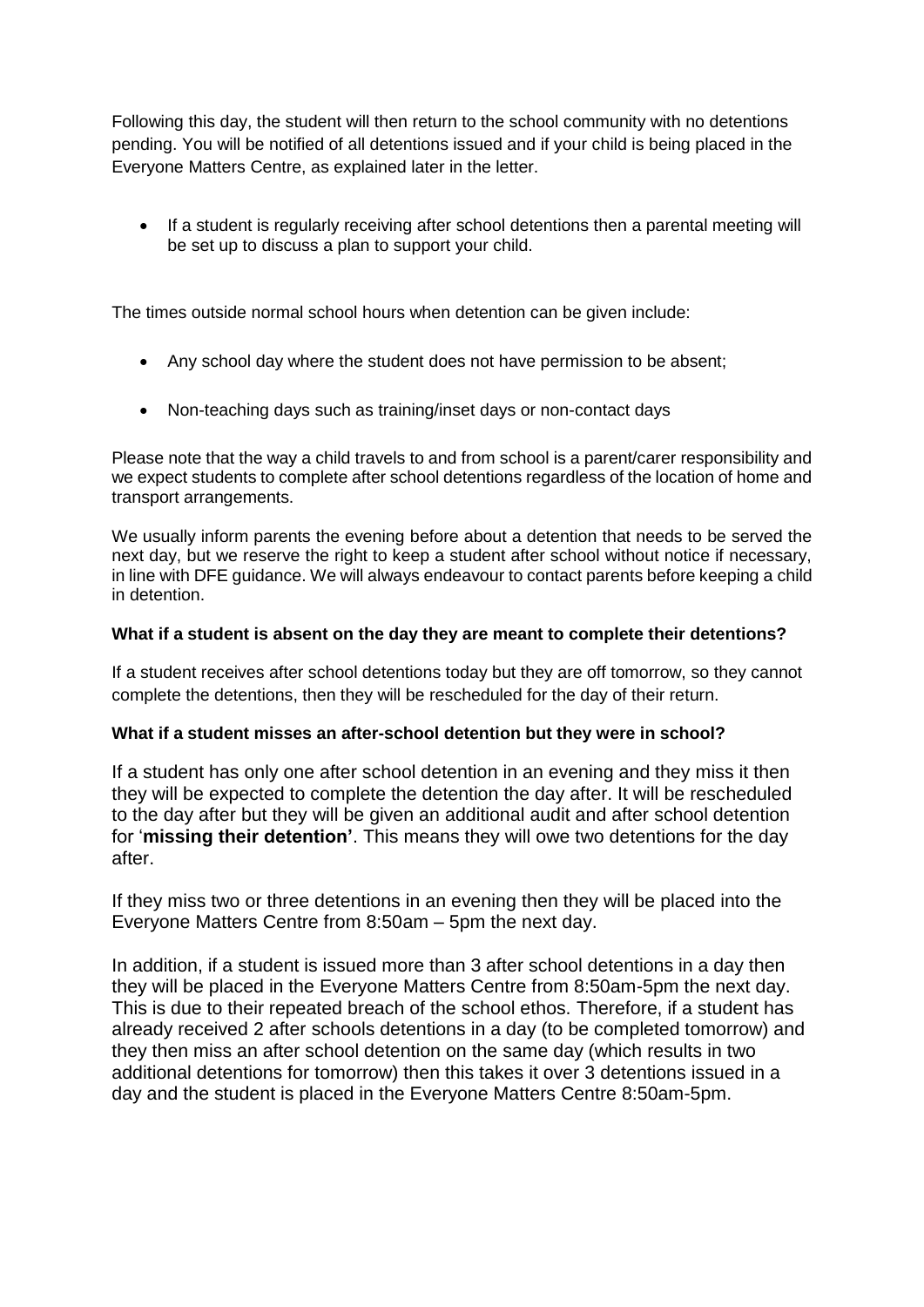The Everyone Matters Centre enables students to reflect on their behaviour and they receive support from the manager in modifying their behaviour when they return to the school community.

If a student is persistently receiving and/or missing detentions then parents will be contacted and a meeting will be set up to discuss further interventions.

# **What if I cannot pick up my child from school or we live too far away for my child to complete detentions?**

As a student of Rainford High, they must attend after school detentions. It is a parent's responsibility to arrange for children to get to and from school. We will expect your child to complete the after-school detentions as stated above. We are unable to change after school detentions to lunchtime or break time detentions. We do understand exceptional issues can occur, such as an emergency Doctors appointment and we will of course work with parents to resolve these. However, such issues are rare and we will only consider exceptional cases.

# **What do students do in the after-school detentions?**

Students will complete a reflective task where they think about the reasons why they were issued the after-school detention and then consider how they can prevent issues in the future.

# **Everyone Matters Centre**

Your child may be placed in the Everyone Matters Centre (EMC) following an incident or concern.

The EMC is used to support a student in reflecting on an incident, resolving an incident and carrying out appropriate restorative work. During a placement in the EMC, a student will complete a reflect-resolve-restore document and complete a reflective meeting with the EMC manager to review what has led to the placement and how they can move forward. They will then complete school work. The student may, if appropriate, complete appropriate education work around an incident to enable a greater understanding of the consequences of their actions.

Students are placed in the EMC if:

- 1) they have behaved in a way where school deems that a placement in the EMC is suitable to try and prevent further incidents
- 2) they have missed an after school detention
- 3) it is part of their reintegration, following a fixed-term exclusion
- 4) it is part of a phased admission to Rainford following a managed transfer to us
- 5) They are being investigated for an incident and they have been placed in there whilst the investigation is ongoing to enable a prompt and effective investigation

Parents will be informed of a student being placed in the EMC, ideally before the placement begins. However, when incidents occur during the school day it may not be possible to inform a parent first. If a student is placed in EMC, they will usually be placed in there until 5pm. Staff will inform you if this is the case.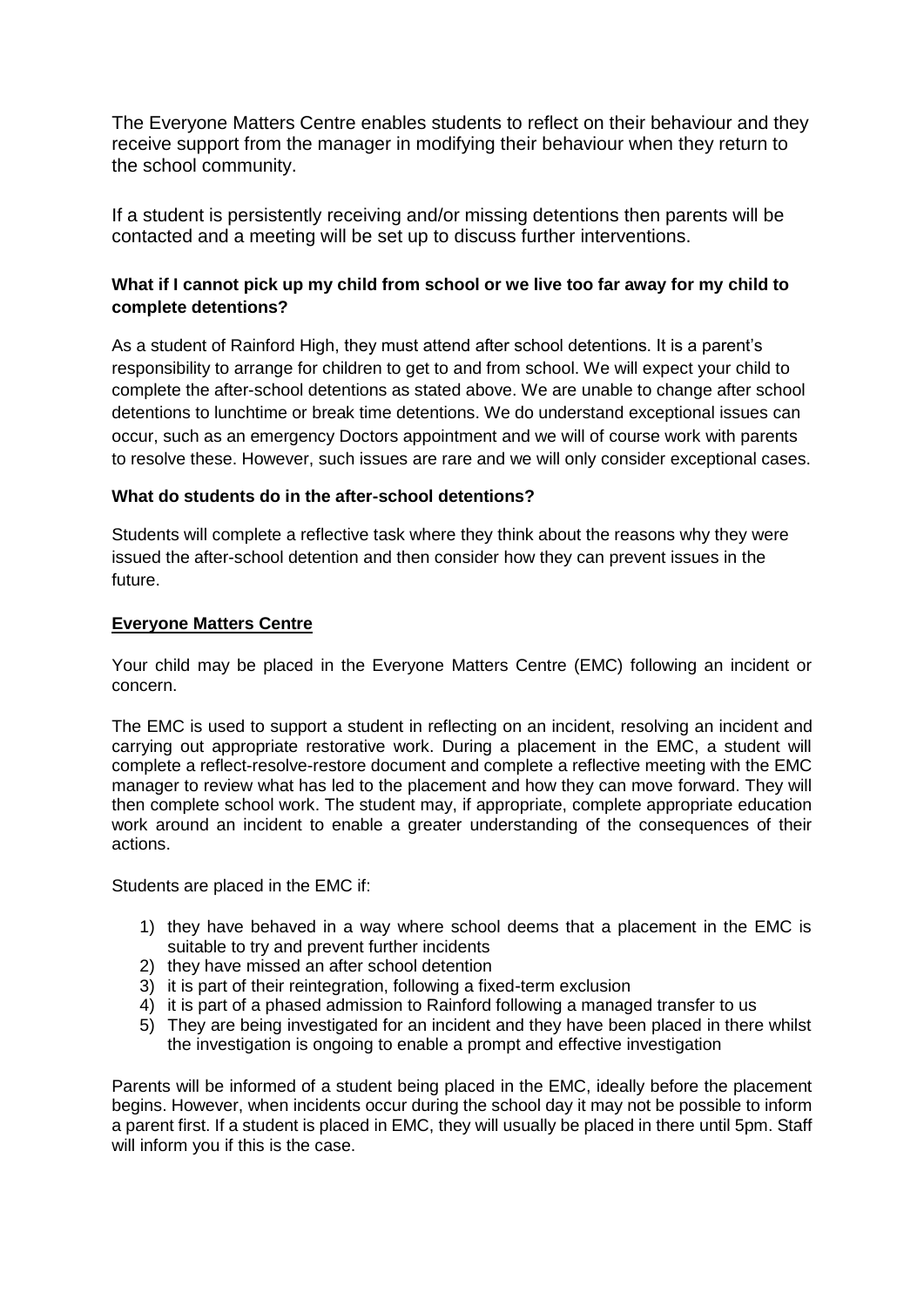Students who are referred to the EMC repeatedly will be reviewed for further support. If improvements are not seen, then other intervention or sanctions are considered, including an Individual Behaviour Plan (IBP) or Pastoral Support Plan (PSP).

#### **Monitoring, support and intervention**

Through the pastoral and guidance systems, the School has staff whose role it is to support student welfare and well-being. This includes helping to make explicit, the School's expectations, to reinforce positive learning attitudes, to apply disciplinary sanctions and to monitor behaviours, which give rise to concern.

The school accepts that for a wide variety of reasons some students require additional support in order to learn and display positive learning behaviours. For these students the School will draw on a range of support interventions in order to support and re-track behaviours. Strategies include consideration of curriculum need, additional learning support, and identification of Special Educational Need, additional internal provision, placement on a behaviour or pastoral support programme and use of external expertise and short-term placements. Identification of need and progress will be monitored via the SEN team and Learning Leaders, and the involvement of parents.

We will encourage parents to engage with multi-agency support where concerns continue to enable agencies to support to break down any barriers.

#### **Exclusion**

While the School will take all reasonable steps to meet individual needs and help individuals to improve, the School will not tolerate behaviours which do not show due regard for the wellbeing or learning of others, or where in spite of support and intervention there is minimal or no improvement.

In line with the School's exclusion policy, exclusions whether fixed-term or permanent may be used in response to any of the following, all of which are examples of unacceptable conduct and breach the Behaviour for Learning Policy:

- Physical assault against a student
- Physical assault against an adult
- Verbal abuse/threatening behaviour against student
- Verbal abuse/threatening behaviour against an adult
- Bullving
- Racist abuse
- Sexual misconduct
- Drug and alcohol related
- Damage
- Theft
- Persistent disruptive behaviour
- Weapons related
- Posing a health and safety threat
- Abuse against sexual orientation and gender identity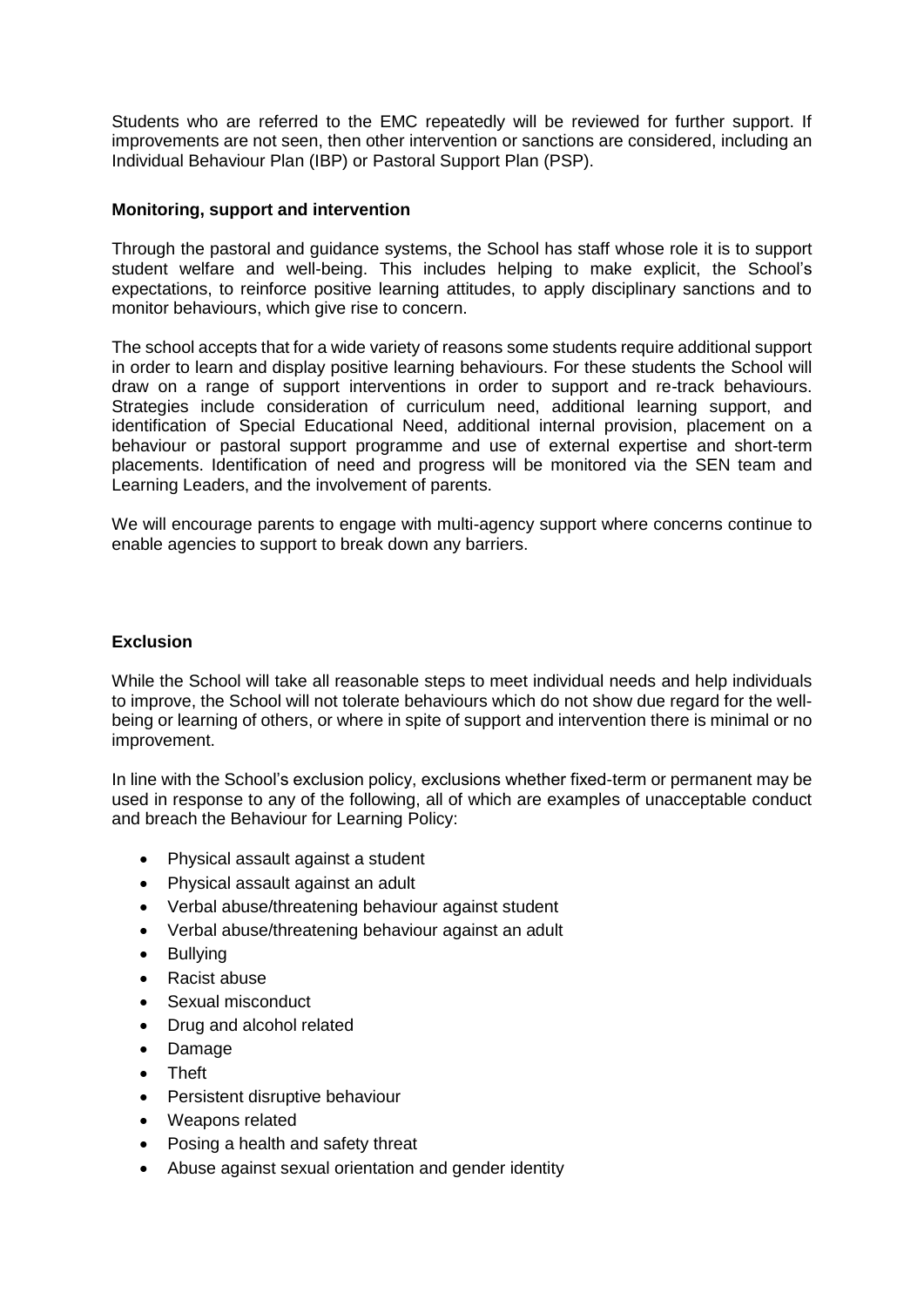- Abuse relating to disability
- Inappropriate use of social media or online technology
- Wilful and repeated transgression of protective measures to protect public health

Also in line with the exclusion policy, the School will not tolerate persistent and defiant behaviours over time where sanctions and interventions have failed to bring about positive improvement. In these circumstances, a student's behaviour would be deemed to be seriously harming the education and welfare of the student or others in the School, thus placing the student at high risk of permanent exclusion.

For further detail on the circumstances in which the School will either use a fixed term or permanently exclude a student, refer to the Exclusions Policy.

# **Bullying**

# **Every child has the right to be free from bullying.**

**Bullying** is defined as the repetitive, intentional harming of one person or group by another person or group, where the relationship involves an imbalance of power. Bullying is, therefore:

- Deliberately hurtful
- Repeated, often over a period of time
- Difficult to defend against

# **Bullying can include:**

| <b>Type of bullying</b>   | <b>Examples of this type of bullying</b>                                                                                                                                            |
|---------------------------|-------------------------------------------------------------------------------------------------------------------------------------------------------------------------------------|
| Emotional                 | Being unfriendly, excluding, tormenting                                                                                                                                             |
| Physical                  | Hitting, kicking, pushing, taking another's belongings, any<br>use of violence                                                                                                      |
| Racial                    | Racial taunts, graffiti, gestures                                                                                                                                                   |
| Sexual                    | Explicit sexual remarks, display of sexual material, sexual<br>gestures, unwanted physical attention, comments about<br>sexual reputation or performance, or inappropriate touching |
| Direct or indirect verbal | Name-calling, sarcasm, spreading rumours, teasing                                                                                                                                   |
| Cyber-bullying            | Bullying that takes place online, such as through social<br>networking sites, messaging apps or gaming sites                                                                        |

The School recognises that for students to feel and be safe, they need to be supported and protected from the impact of bullying. The School also acknowledges its duties and responsibilities under the DFE Preventing and Tackling Bullying 2013, the 2006 Education and Inspections Act, The Equality Act 2010 and the Children Act 1989. These place a duty on all schools and academies to have measures to encourage good behaviour and prevent all forms of bullying amongst pupils.

The School participates in the annual Anti–Bullying Week, incorporating strategies and materials into the PSHCRE programme. In respect of anti-bullying, the School seeks to:

• Actively involve & inform parents

.

Take any concerns seriously and resolve the issue in a way that protects the child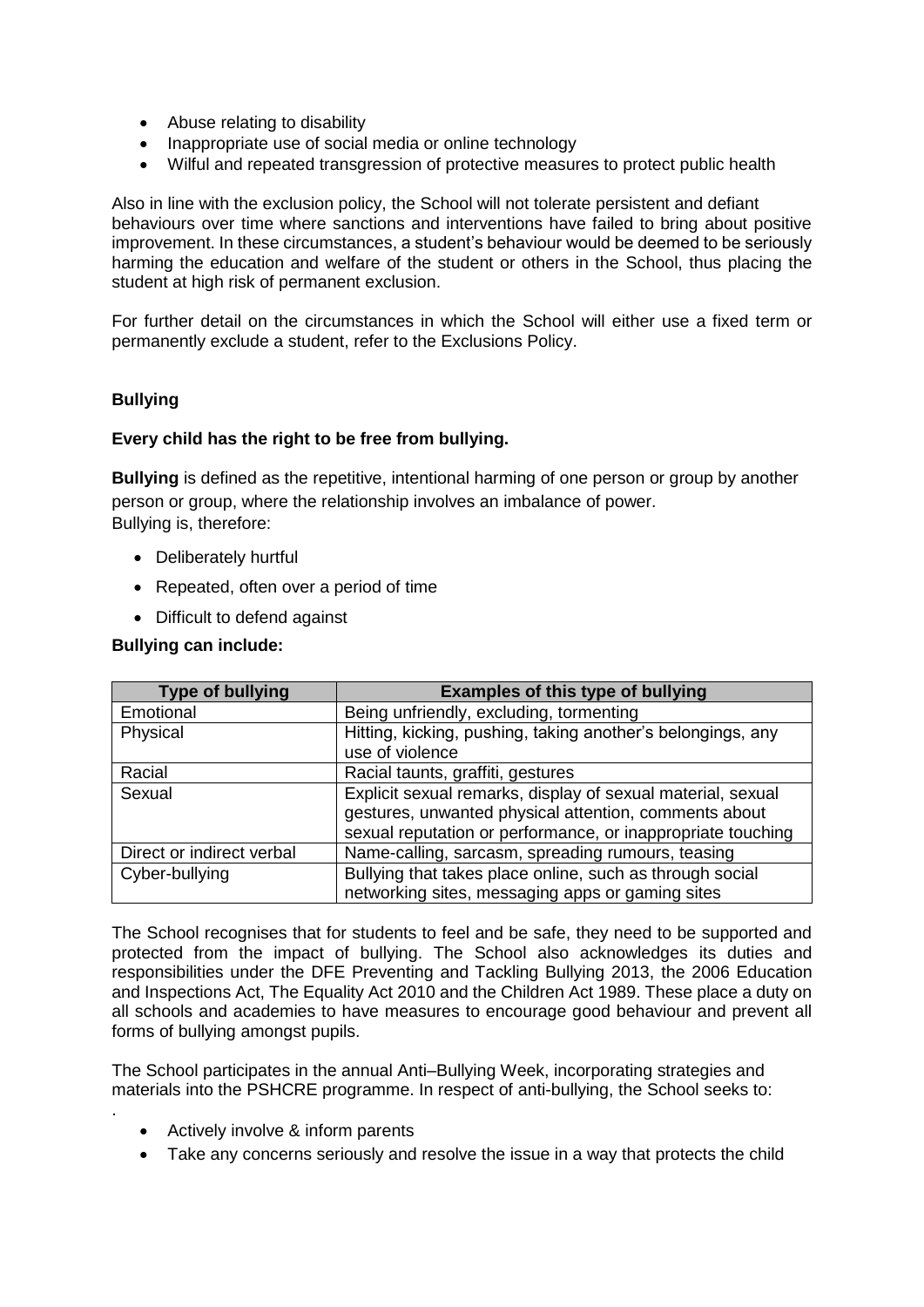- Respond in line with a range of strategies including restorative justice while taking appropriate disciplinary sanctions
- Enable students to understand the part they can play to prevent bullying, including when they find themselves as bystanders.
- Make it easy for students to report bullying with the confidence of being listened to and incidents acted on. This includes in and out of school concerns school, including cyber bullying.
- Update policy & practice including new technologies, for instance updating 'acceptable use' policies for computers
- We promote tolerance, understanding and challenge prejudice through the PSHRCE programmes
- Work with the wider community such as the police and children's services where bullying is particularly serious or persistent and where a criminal offence may have been committed.
- We support our LGBT+ community to 'be yourself' under our school ethos and we will not tolerate any bullying behaviour or use of derogatory language towards students from our LGBT+ community. See the anti-bullying policy for further information. We run support groups and provide LGBT+ students with support being themselves.

The broader element of ensuring that students are able to understand and respond to risk are covered by the School's safeguarding practices and through the PSHRCE programmes.

# **Behaviour outside the School**

Students who breach the School's Behaviour for Learning Policy whilst on School business, such as trips and journeys, sports fixtures or a work-experience placement, will be dealt with in the same manner as if the incident had taken place at the School.

For incidents that take place outside the School and not on School business, this policy will still have effect if there is a clear link between that behaviour and maintaining good behaviour and discipline among the student body as a whole. This includes behaviour in the immediate vicinity of the School or on a journey to and from the School. Other relevant factors include whether the student is wearing school uniform or is in some other way identifiable as a student at the school and whether the behaviours could adversely affect the reputation of the school. Examples of when school may become involve in behaviour outside school include; poor behaviour to from school, inappropriate or abusive comments made online, fighting outside school etc. This is not exhaustive.

For acts of aggression or which threaten the health and safety of others, the School reserves the right to involve the police. Equally, if the School considers that the behaviour might be linked to a young person suffering, or being likely to suffer harm or significant harm then safeguarding procedures may be applied.

# **Investigating Behaviour Concerns**

When investigating behaviour concerns, we may carry out the below actions as appropriate:

- 1) View CCTV
- 2) Ask students/staff to write down what they saw, known as taking the **voice of the child**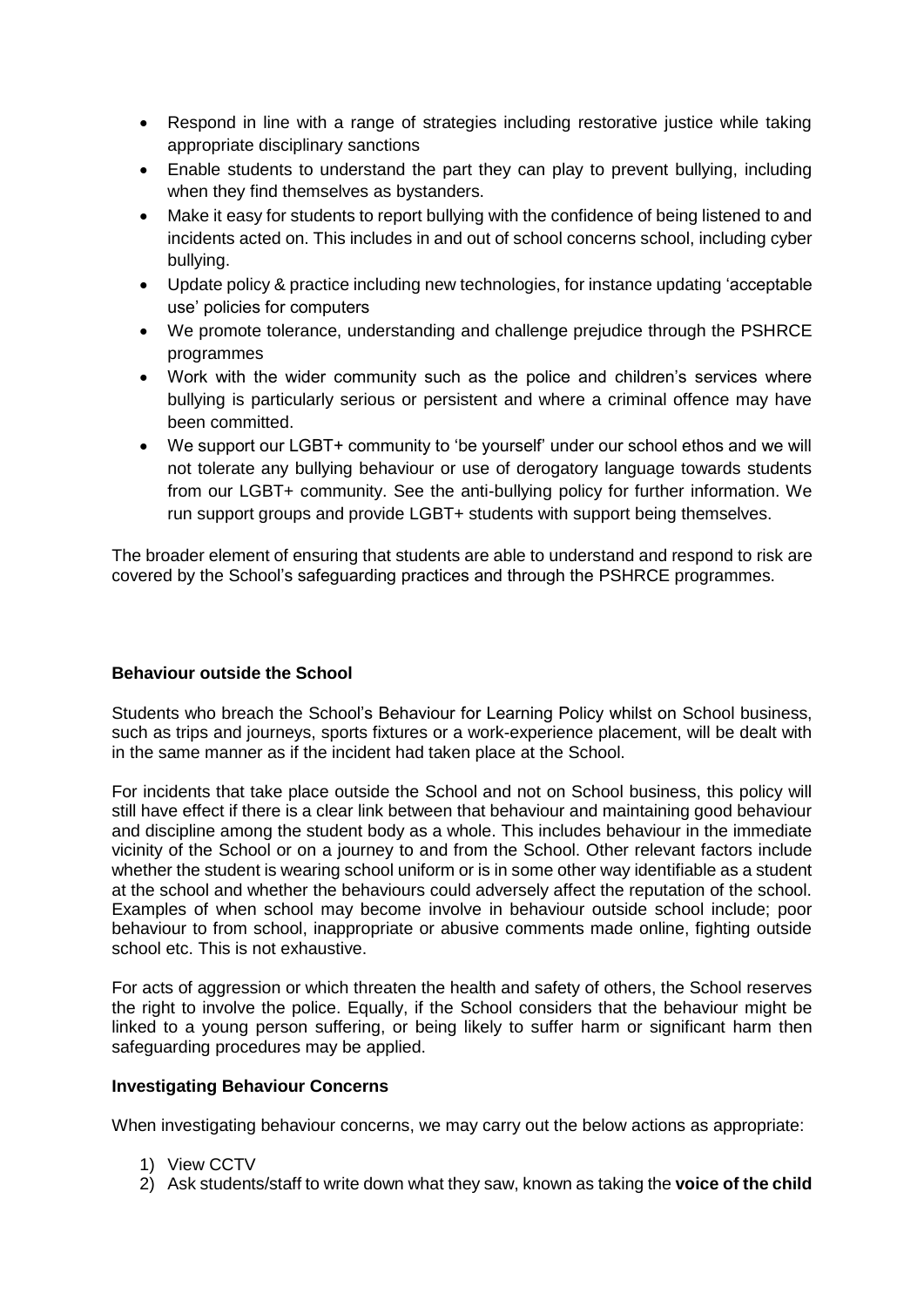- 3) Ask students/staff questions
- 4) Look at any physical evidence, such as mobile phone messages, screen shots etc.
- 5) Speak to parents

If your child has special educational needs that effect their communication, then we will ask a member of the special needs department to support this process.

If the issue we are investigating is of a criminal nature, then we will take advice from the Police before continuing our internal investigations. See the 'Managing Allegations Peer to Peer Safeguarding' policy, for further information.

We may place your child in the Everyone Matters Centre for a period of time, during the investigation, to enable us to carry out a prompt and effective investigation. As part of the procedures of the Everyone Matters Centre, your child's phone will be given to the manager until they leave the centre. This is not a punishment and it will be the minimum amount of time necessary.

We will keep you informed of the investigation.

#### **Screening and searching students**

The School acknowledges its duties and responsibilities under the Education Acts of 1996 and 2011, Education and Inspections Act 2006 and Health and Safety at Work 1974 in respect of screening and searching students.

As a result, School staff may search students' clothing, bags or lockers without consent for any banned item we believe could cause harm. This process will be governed by internal procedures and will only be undertaken by designated staff, which are the pastoral team and senior leadership team.

As above, the school may give due regard to police involvement or initiating safeguarding processes.

#### **Confiscation Procedure**

Items confiscated by staff will be kept safe until their return to students. Staff must take reasonable steps to keep items safe. High value items such as mobile phones should be taken to the school office placed in an envelope and placed in the school safe until collected by student or parent dependent on the situation. This is in line with Section 94 of the Education Act 2006.

In section 14 of the Searching, screen and confiscation guidance January 2018 from the Department of Education it states that 'where a member of staff finds an item which is banned under the school rules, they should take into account all relevant circumstances and use their professional judgement to decide whether to return it to its owner, retain it or dispose.

We will always dispose of the below:

- 1) Cigarettes
- 2) Alcohol
- 3) E-cigarettes
- 4) Chewing gum
- 5) Food that is being consumed within a lesson
- 6) Sweets/chocolate that have been brought in with the intention to be sold
- 7) Lucozade or any form of energy drink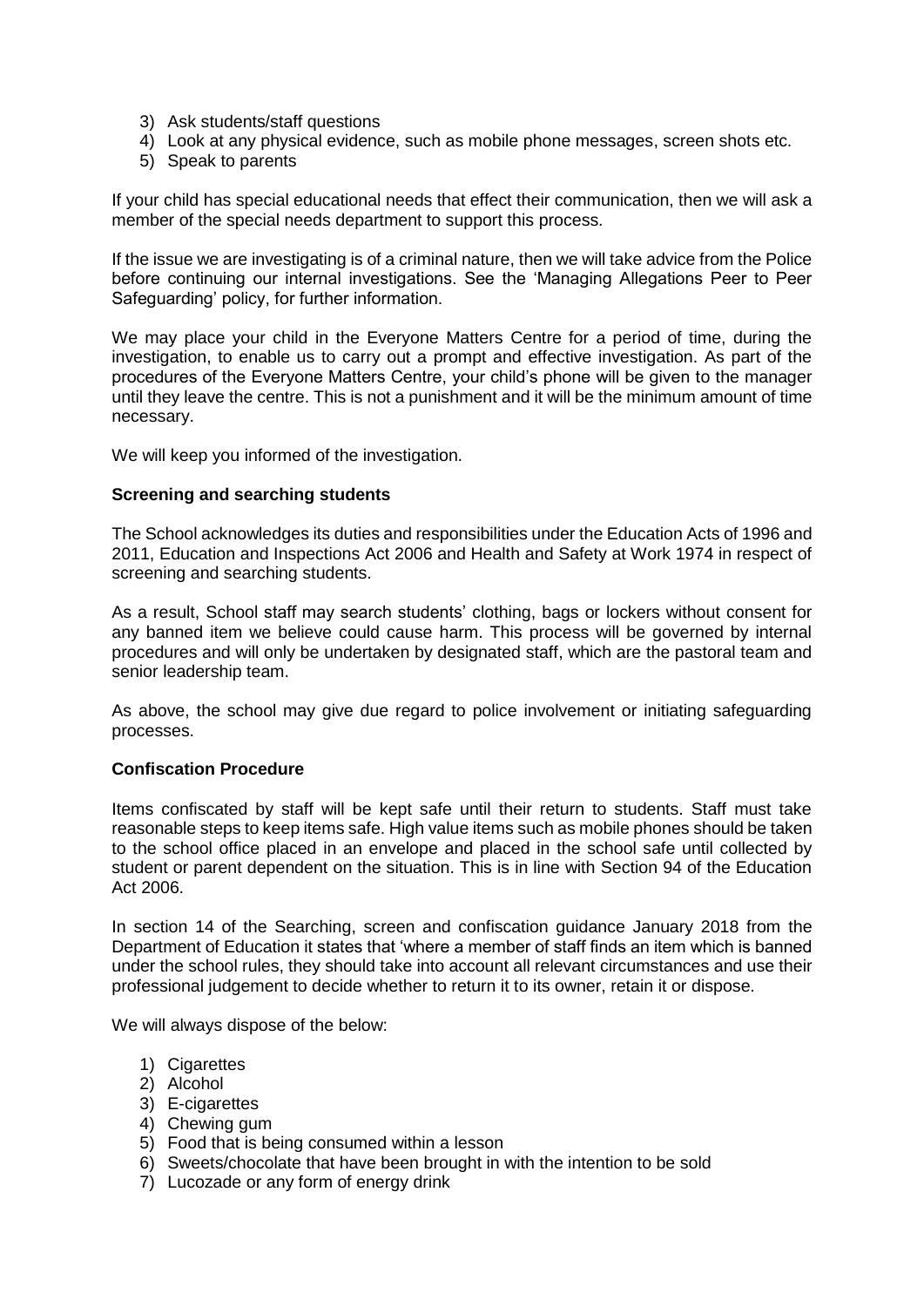This list is not exhaustive but represents a list of items that are more commonly confiscated in secondary schools.

Please note that if drugs are found, then the Police will be informed and the drugs will be handed to the Police. This applies for any other illegal items, such as knives/weapons.

Please be aware that if your child is found to be selling sweets/drinks/food in school then they will be sanctioned robustly for this, including loss of social time for a period. Their items will be confiscated disposed of and any proceeds will be confiscated pending a meeting with parents to discuss this matter.

#### **The use of reasonable force**

The School acknowledges its duties and responsibilities under the 2006 Education and Inspections Act in which all school staff members have a legal power to use reasonable force to prevent students committing a criminal offence, injuring themselves or others, or damaging property and to maintain good order and discipline amongst students.

It should be noted that staff cannot be directed or required to intervene but will be supported where reasonable force is deemed appropriate. This process is one that requires appropriate training. Please see the safe touch policy.

#### **Malicious accusations against school staff**

The School recognises that there may be occasions when a student needs to raise issues about the actions of a member of staff, which are justified. We have procedures for dealing with these concerns. However, where the allegation is clearly one of malicious intent or fabrication, the School will give due regard to the most appropriate disciplinary sanction to be taken, which may include temporary or permanent exclusion, as well as referral to the police if there are grounds for believing a criminal offence may have been committed.

The School will also take seriously inappropriate use of technologies including mobile and social networking sites, which target members of staff.

#### **Active Involvement of Parents**

The School believes strongly in the power of working in close co-operation with parents and of the rights and desirability of parents being actively involved in the education of their child. The School will therefore seek to involve parents/carers actively on behaviour for learning issues. Approaches will include:

- Phone calls
- Meetings
- Early involvement
- **•** Letters
- Supporting students on reports
- Home school agreement
- Request to attend re-integration meetings
- Student Planners which allow for two way communication
- Invitations to agency meetings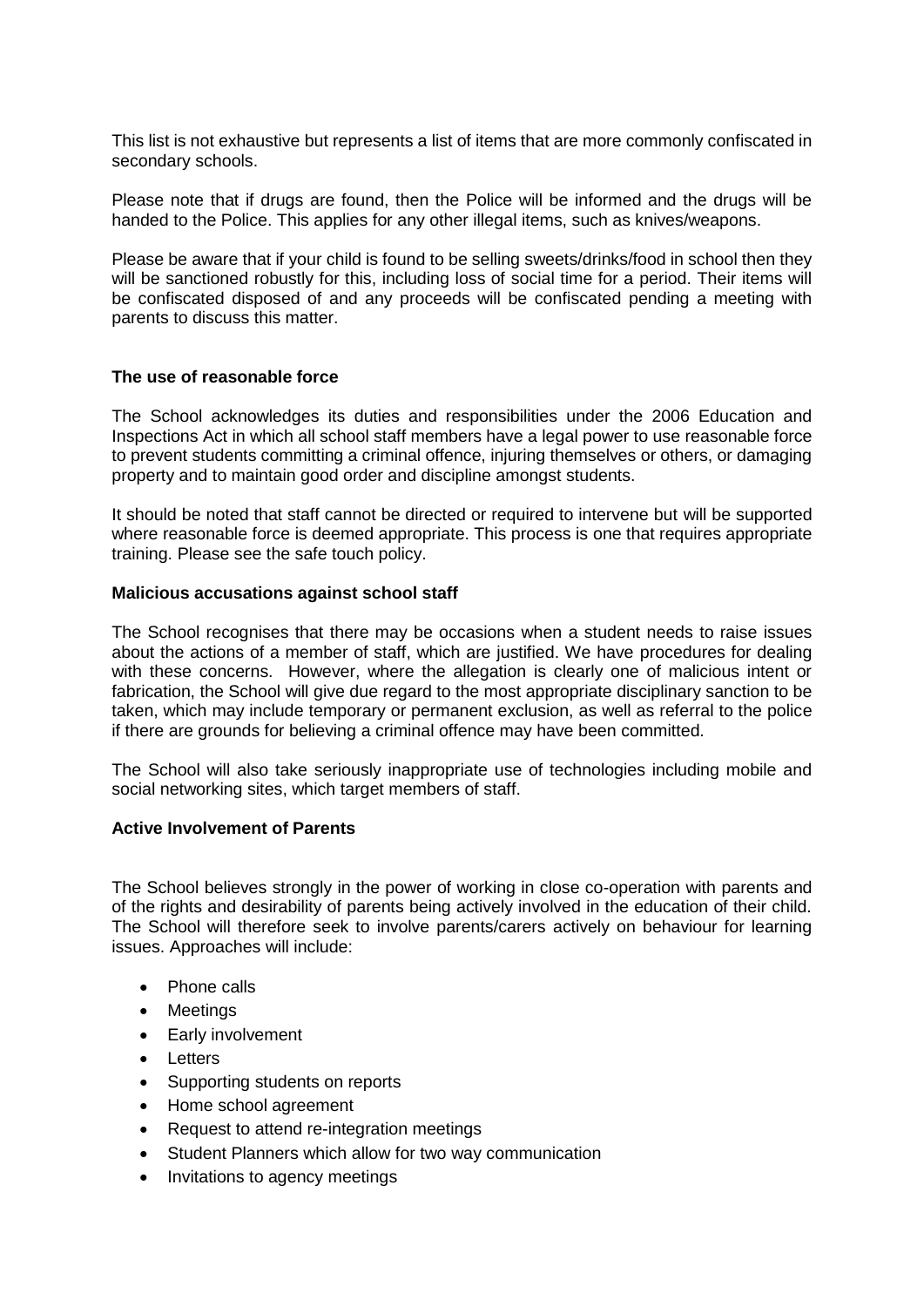- Follow up & routine communication
- Multi-agency plans

Parents/carers are welcome to approach the School for informal or formal discussions about their child's education.

# **COVID-19**

### **Rainford Student Expectations**

# **Everyone Matters**

We expect our community to be polite and respectful

*This means sanitise, social distance and support the school systems*

#### **Everyone Helps**

We expect our community to make sensible choices

*This means follow the systems to help everyone stay safe*

#### **Everyone Succeeds**

We expect our community to work hard

*This means support the school systems to keep our community safe and COVID free*

# *Keep everyone safe*

Please see the below student expectations. If you fail to adhere to one or more of these expectations, then you will be issued a sanction, such as a detention. Persistent failure to meet expectations will result in more severe consequences.

#### **Student Expectations**

- Students must not come to school if they showing symptoms of COVID-19. Parents must inform students on the first morning of absence and they must arrange a COVID-19 test.
- Travel to school either on the bus or ideally walk or cycle. School is open from 8:30am onwards. Remember to be on time. You must not come into school before 8:30am unless you have a pass.
- Ensure you attend school in full school uniform punctually and with the correct equipment
- You must move calmly around site and follow staff instructions.
- When you enter a classroom, you need to sanitise your hands and then sanitise your desk. Different teachers may have different seating plans.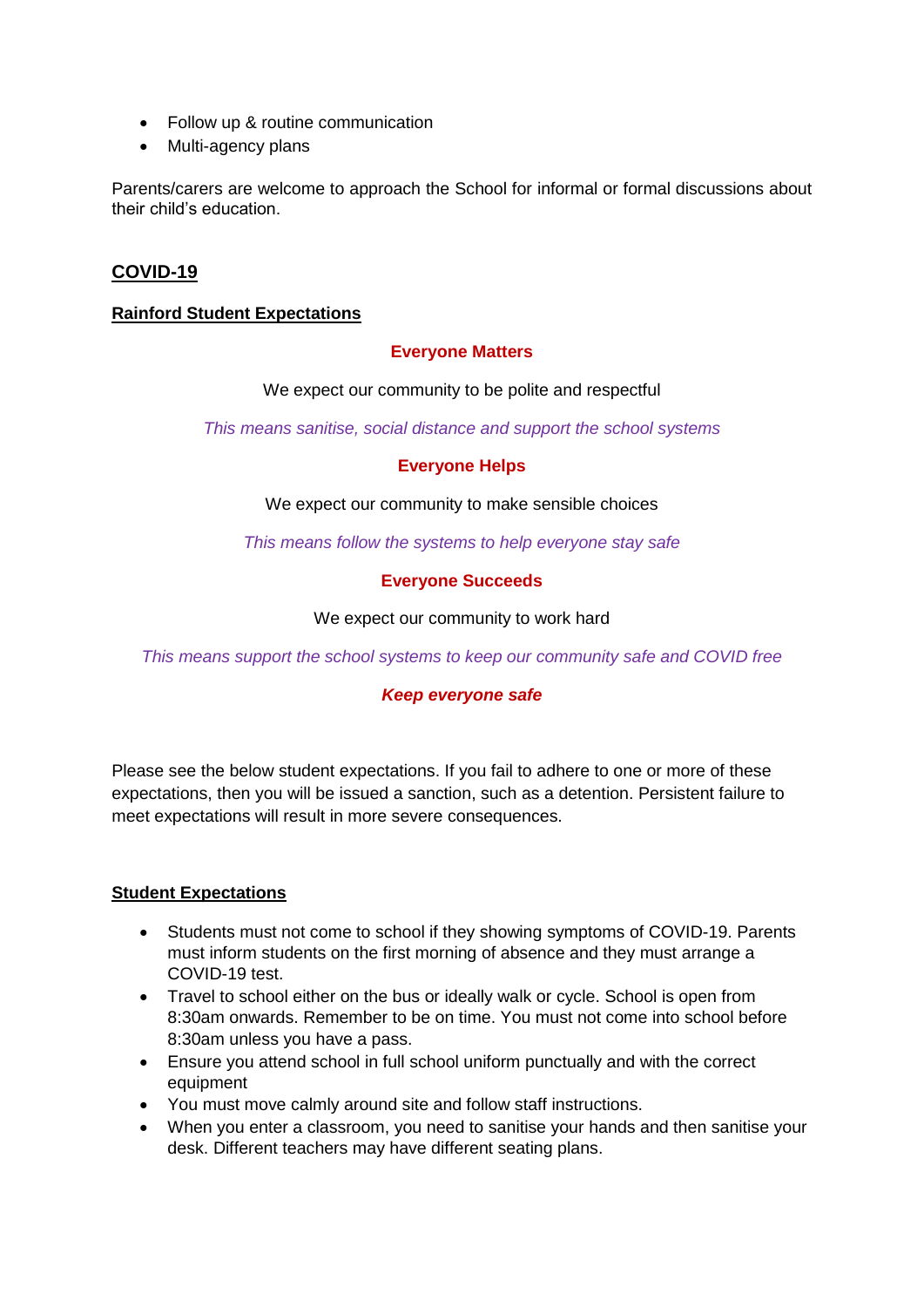- In lessons, you need to stay seated at all times unless the teachers gives you permission to move around
- If you are allowed to go to the toilet, then you need to go to the closest toilets to your classroom and ensure your wash your hands following the 20 seconds guidance.
- You must always follow staff instructions at all times.
- At break and lunch, you will have allocated time slots and you must always adhere to these timings. If you have a standards detention, then this will take place at break time in an allocated room. Failure to attend will result in an after school detention.
- You must follow good respiratory hygiene, you must always catch it, kill it.
- At the end of the day, you must go to your school bus. It is important that you try to use the same bus every day.
- You must stay in your seat on the school bus. The same expectations of school apply on the school bus. The bus driver monitors behaviour on the school bus. If you behave in an unsafe manner then you will be banned from the buses for a defined amount of time along with further sanctions is appropriate.
- If you are worried about anyone's welfare or safety, then please contact school either by calling reception and asking for a safeguarding officer or email [safeguarding@rainford.org.uk](mailto:safeguarding@rainford.org.uk) or email *i.kenvon@rainford.org.uk or use SHARP via* our school website.

Facemasks are recommended in communal areas.

# **Serious behaviours that will receive a severe sanction**

- If you spit, sneeze or cough in someone's face deliberately
- Fighting of any type
- Truancy from lessons
- Smoking
- Failure to follow staff instructions
- Misuse of hand sanitiser or cleaning chemicals

# **Covid-19 Remote Learning**

In the event of a further lockdown, staff will engage students in remote learning. This may include video lessons or tutorial conference calls or watching recorded tutorial videos from staff. Therefore, we have set clear rules around these activities to protect students and staff whilst we are working through this difficult period.

We expect students to:

- o Be polite and respectful at all times on any video conference calls.
- o Make sensible choices
- o Adhere to this behaviour policy, such as ensuring no bullying, no discrimination, no inappropriate language, no disruptive behaviour etc.
- o Students are to ensure they are behaving positively in the conference call sessions so that everyone can learn
- o Students must not misuse any videos or images of staff in anyway. If they do this then parents will be informed and consequences will be issued either at the time of when the student arrives back at school. They will also be suspended from online lessons until the issue is resolved
- o Students must complete the work set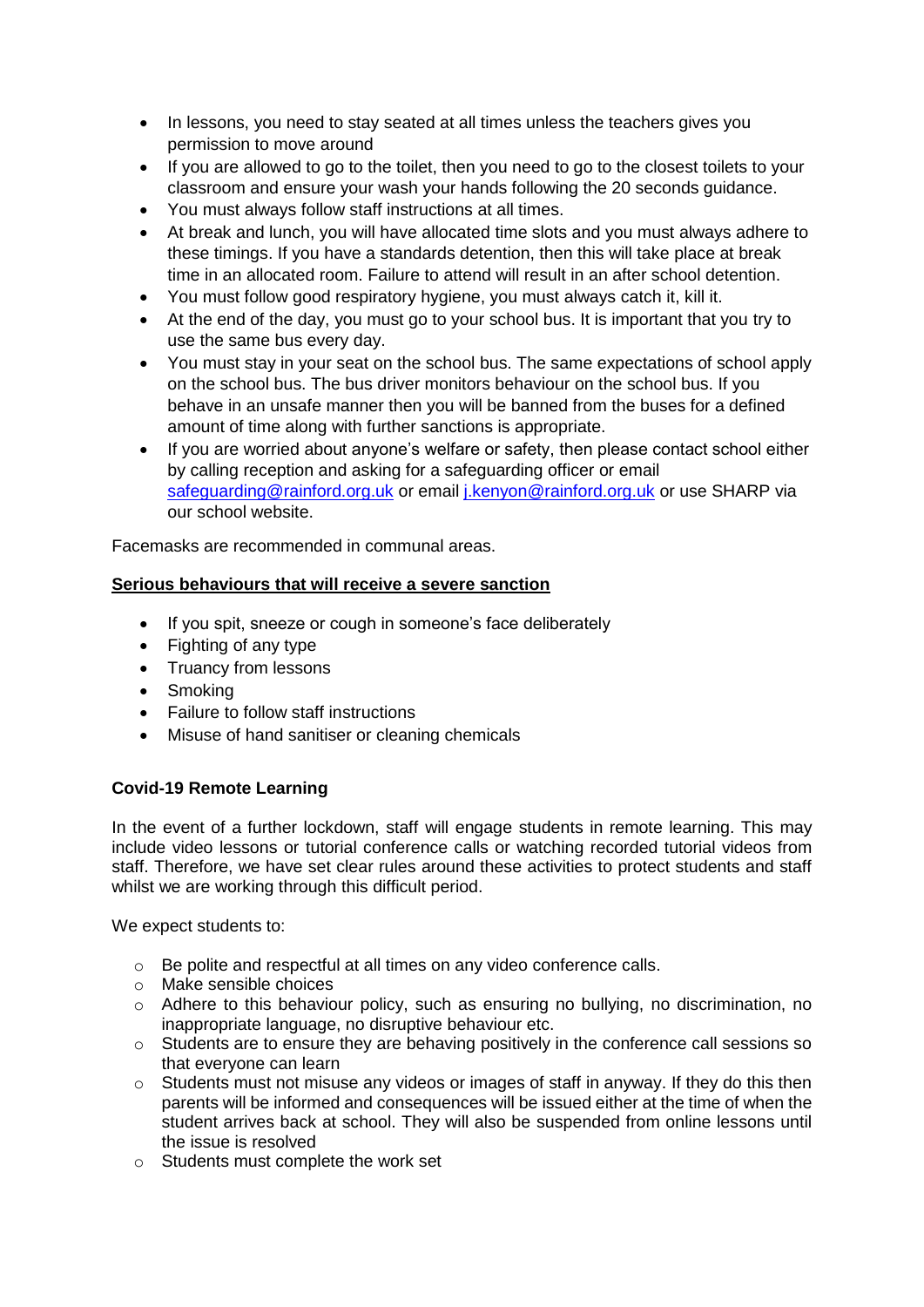$\circ$  Students must ensure they are dressed appropriately for the session and are in an appropriate place in the house

Students who break these rules deliberately and/or repeatedly will be sanctioned in line with this behaviour policy.

# **Rainford Parent Expectations**

# **Parent Expectations**

- Parents do not send students into school if they are showing symptoms of COVID-19 or if a member of the household is showing symptoms. Parents must inform school of this on the first morning of absence. Parents please see the below attendance information.
- Parents need to follow the standard national [Guidance for parents and carers](https://www.gov.uk/government/publications/closure-of-educational-settings-information-for-parents-and-carers) on the kind of symptoms to look out for that might be due to Coronavirus (COVID-19).
- Parents cannot enter site without permission apart from entering reception. Please be advised you may be asked to stand outside if the reception becomes too busy.
- Parents will support school with the student expectations
- Parents will sanitise on arrival to school if entering site
- Parents will discuss the student expectations with students and discuss any concerns with school
- Face masks are recommended
- Home visits will be conducted as normal to support attendance and safeguarding. The team visiting do have access to PPE on parental request
- Parents to continue to communicate with school as part of the triangle of support, whereby students, school and home work together to support your child
- If students are absent from school, we expect parents to encourage students to students to access their remote learning and inform school if there are issues
- Parents to support the policies of the school, in particular the behaviour, attendance and safeguarding policies
- Parents to ensure students arrive at school punctually, in full uniform and equipped for their day
- If students have dry, skin because of sanitiser then please support your student with providing them with moisturiser. They will be able to wash their hands at the start of the day, break time, lunchtime and the end of the day. Speak to school if this is an issue.
- Parents to engage with COVID-19 educational resources sent out to promote a greater understanding of COVID-19
- If you are worried about a child's welfare or safety, then please contact school either by calling reception and asking for a safeguarding officer or email [safeguarding@rainford.org.uk](mailto:safeguarding@rainford.org.uk) or email [j.kenyon@rainford.org.uk](mailto:j.kenyon@rainford.org.uk) or use SHARP via our school website

# **Monitoring, Evaluation and Review**

The Vice Principal – Character and Culture will monitor the implementation and effectiveness of this policy, review it annually with data on exclusions and other